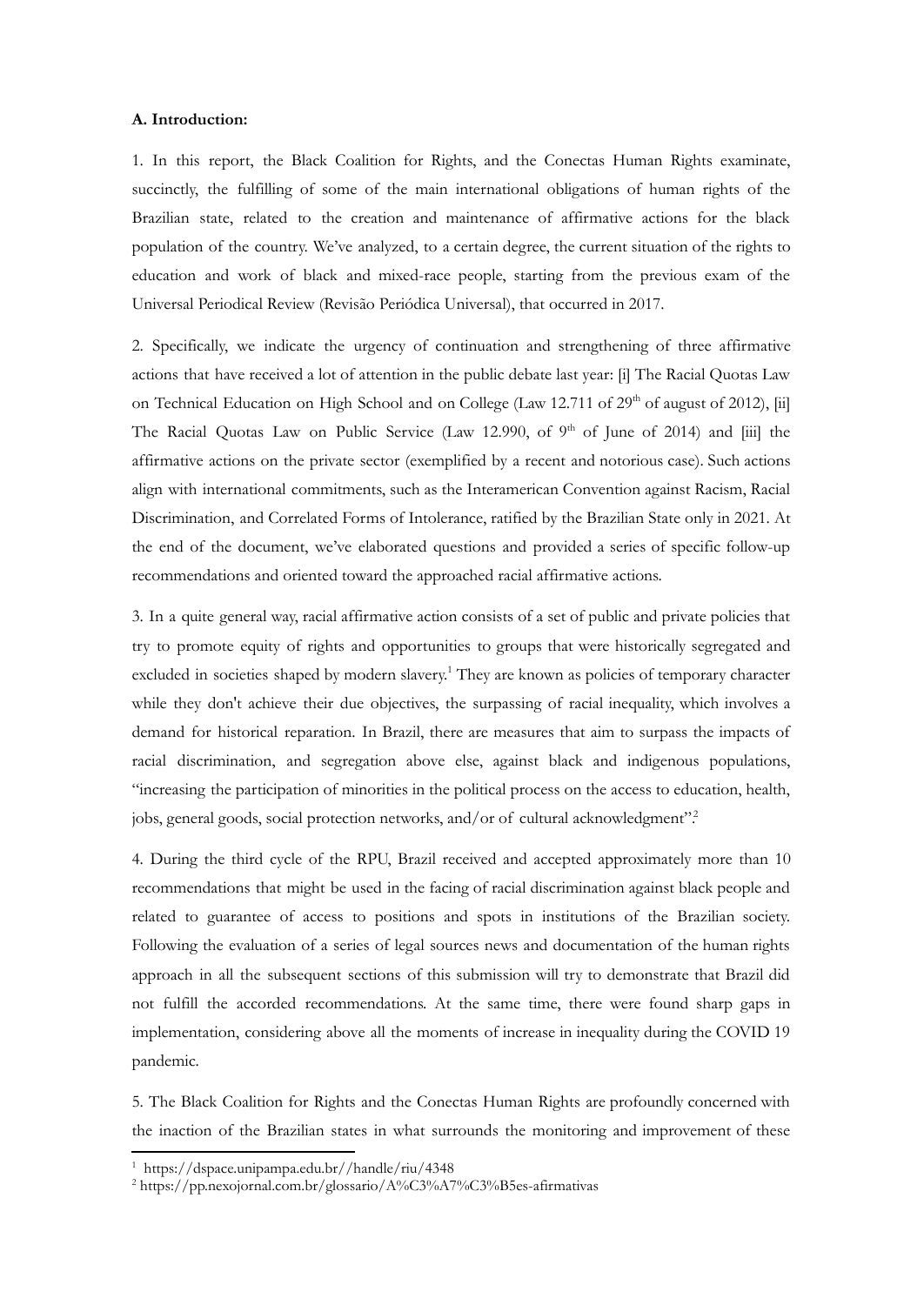affirmative actions, especially if considered authority acts, including the acts of governmental parties to weaken such affirmative policies.

6. The Black Coalition for Rights and the Conectas Human Rights are even more alarmed with the context of the increase of social inequalities and exclusion of minority groups through history. Structurally these dynamics make it difficult and weaken the ingress and permanency of black people in universities and on the job market as well.

7. This document is divided into other five sections, beyond the attachment, in which there is a matrix of recommendations that we suggest being made to the Brazilian state, which are:

- In Section B, we analyzed some of the international rules to be implemented with more cooperation from the side of the authorities.

- In Section C, we evaluate the current situation of the Racial Quotas law.

- In Section D, we focused on the Racial Quotas law on public service.

- In Section E, we present a related case to racial affirmative actions in the Brazilian private sector.

- In Section F, we finalize with some recommendations that are to be suggested to Brazil based on the analysis made through this contribution.

## **B. Acceptance of International Rules:**

8. Considering that racial affirmative actions are necessary to the defense of human rights, <sup>3</sup> mainly of the population that has been socially excluded by the accounts of racist structures. From the historical struggles and the resistance of black, indigenous, and other movements, there is, on the scope of the international regime of human rights instruments that confirm the urgency of adoption of such policies. In the International Convention on the Elimination of All Forms of Racial Discrimination (1965),<sup>4</sup> in its first and second articles, we can see commitment related to the implementation of actions for surpassing social barriers that might come from negative discrimination. To monitor that there was the creation of the Committee on the Elimination of Racial Discrimination (CERD), an organization that follows and reviews the situation in these countries that are related to this important convention. 5

9. Although on the third circle cycle of the RPU, Brazil has accepted the recommendation 136.21, which becomes clear that the Brazilian state should enhance its cooperation with the mechanisms of the organizations of the treaty, the country sent with a lot of delays, its report to be reviewed by

<sup>3</sup> https://www.scielo.br/j/cp/a/3bz9Ddq8YpxP87fXnhMZcJS/?format=pdf&lang=pt

<sup>4</sup> http://www.planalto.gov.br/ccivil\_03/decreto/1950-1969/D65810.html

<sup>5</sup>https://sur.conectas.org/afrodescendentes-como-sujeitos-de-direitos-do-direito-internacional-dos-direitos-h umanos/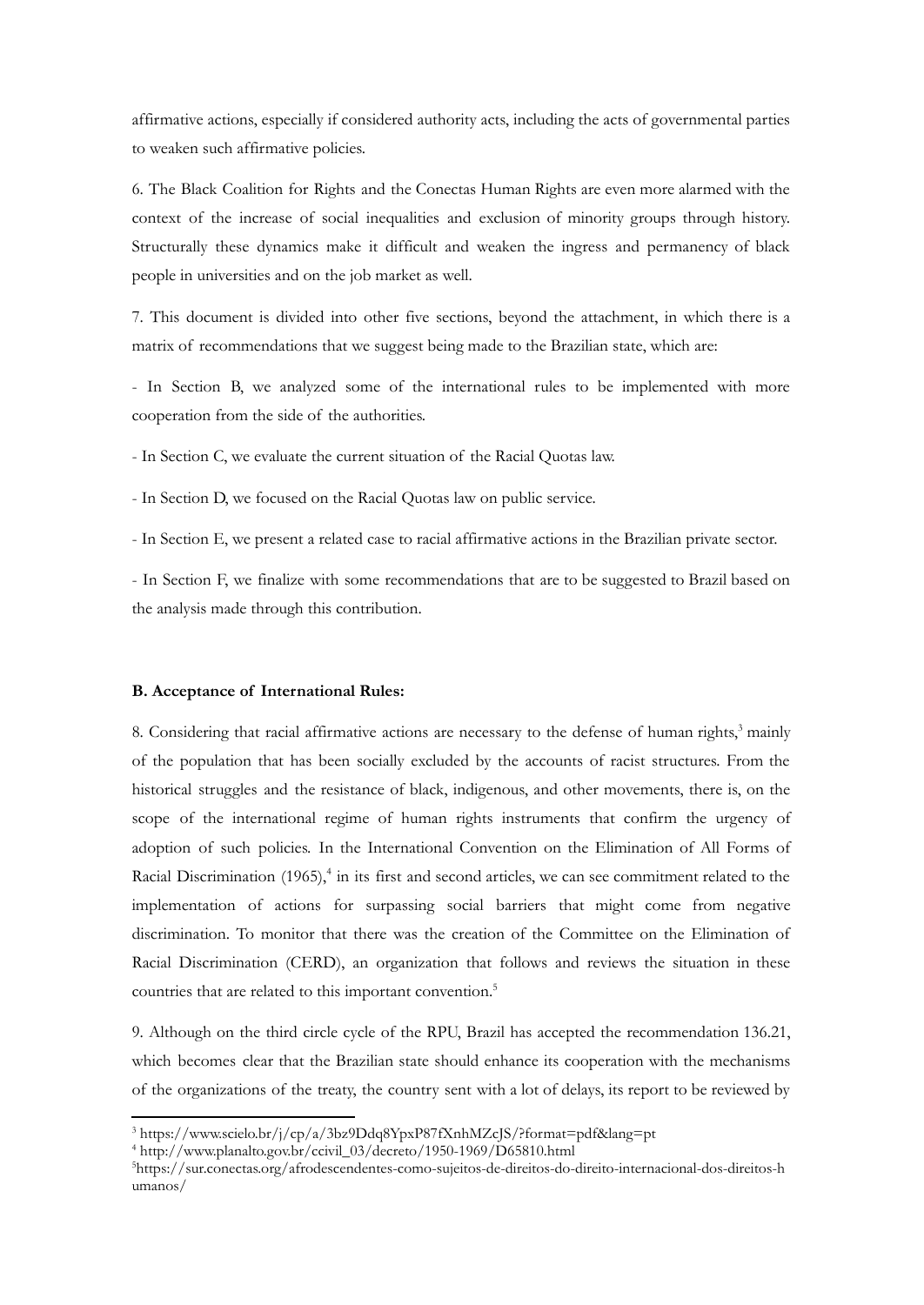CERD, not including the matters about inequality and the effects of the COVID 19 pandemic on the black population. In its report, submitted only in September of 2020, the Brazilian state prefers to discuss the facts that occurred only until the year 2017, avoiding themes like the ones that are related to the pandemic. 6

10. Another delay related to international commitments refers to the delay in the implementation of the Interamerican Convention against Racism, Racial Discrimination, and Correlated Forms of Intolerance of 2013, which was only ratified in the year 2021. The lack of the implementation of this Convention that has come to have constitutional amendment power on the Brazilian legal system<sup>7</sup> indicates in part, a lack of commitment to recommendation 136.224, on which it is demanded exactly the protection of minorities against racial discrimination. Besides that, Brazil hasn't ratified or proclaimed the Interamerican Convention Against All Forms of Discrimination and Intolerance, which also offers, as shown in article 6, important subsides to racial affirmative actions.

### **C. The Racial Quotas Law:**

11. Law number 12.711 of 29th of August of 2012 8 , commonly denominated as "Racial Quotas Law" is a very important conquest for the indigenous and black movements. Through these affirmative actions, it became institutionalized the reserve of half of the spots to ingress in universities and federal institutions of technical education of high schools all over the country. On the Racial Quotas Law, there is still a prevision of racial sub quotas for mixed-race, black, and indigenous people that have studied their high school years in public schools. Equally, there is a reserve of spots for people with physical disabilities that fit the socio-economic criteria of a family with an income equal to or inferior to 1,5 minimum wage per capita.

12. Although the affirmative policies in universities already have a history that goes back to 2002, the date of the first implementation of a system of spot reservation by the Rio de Janeiro State University (UERJ), we can comprehend that the Racial Quotas Law was a milestone for the institutionalization of racial affirmative action policies. Besides that, this law follows a trajectory of revindications and mobilization of black movements on the international scope, namely by the Conference of Durban in 2001, the ONU III World Conference against Racism, Racial Discrimination, Xenophobia, and Related Intolerance against racism and hatred towards people of other nationalities. 9

<sup>7</sup>https://www.conectas.org/noticias/por-que-a-convencao-interamericana-contra-o-racismo-pode-e-deve-ser-i <sup>6</sup> https://www.cnnbrasil.com.br/saude/negros-morrem-40-mais-que-brancos-por-coronavirus-no-brasil/

ncorporada-a-constituicao/

 $8 \text{ http://www.planalto.gov.br/ccivil_03/_ato2011-2014/2012/lei/l12711.htm}$ 

<sup>9</sup> https://periodicos.ufv.br/RCH/article/view/3445

https://www.scielo.br/j/nec/a/P7jQbyjZbNLcfvRFFjgCkCp/abstract/?lang=pt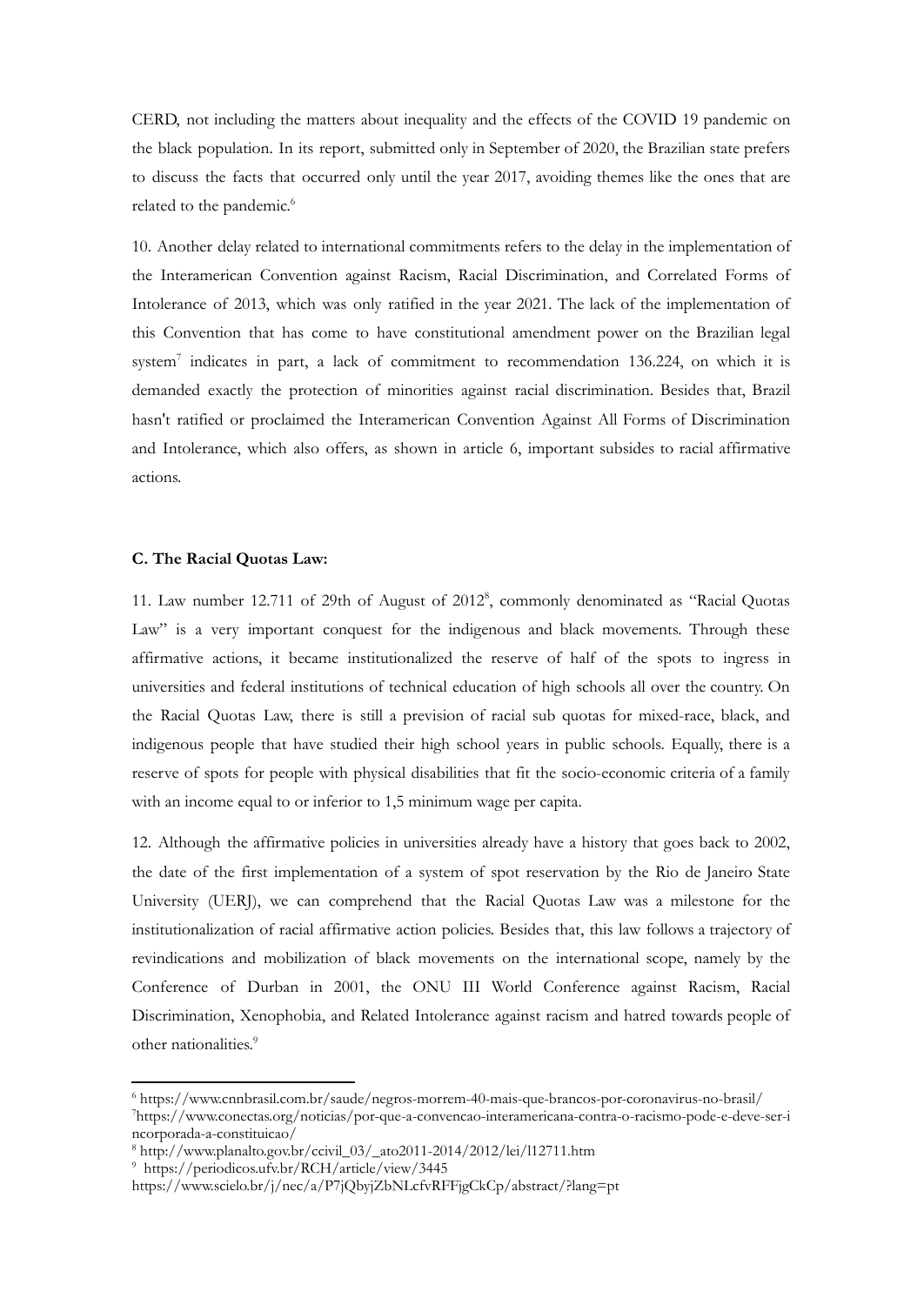13. The Durban Conference consisted of an international milestone for the acknowledgment of racism as a structural problem for various social inequalities that reach above else the black population: The resolutions that are present on the Durban platform materialized themselves on different fronts in Brazil. The IBGE (Brazilian Institute of Geography and Statistics), for example, started to use the criteria of self-proclaiming of color/race on the demographical census due to the influence of the reunion. Still on this path, organizations – public, private, and non-governmental – also started to register in a more systematic way data of color/race of their public, essential information to diagnose the racial inequality in education, public security, and other areas.

14. The creation of the Secretary of policies for the promotion of racial equality, in 2003, and the approval of the Racial Equality By-law (Law 12.288, 2010), in 2010 –mechanisms created from the Durban document –, are only two examples of the impact of the conference that goes beyond the quotas system in universities, having the aforementioned racial sub quotas. The conference impacted even the Brazilian foreign affairs policy with the creation of a program of racial affirmative action at the Itamaraty.

15. With the black women's protagonism, the Brazilian civil society was fundamental in the construction of these policies. The Durban Conference signalized changes such as the adoption of the word Afro-American on ONU (afrodescendente), showing that specific groups suffer from racism and discrimination.<sup>10</sup> In this sense, racial discrimination is approached in an intersectional and transversal way, in other words, there is the acknowledgment that race oppression is articulated together with gender, geographical location, social position, and other factors.

16. And started to claim that the States have a central role in the racism confrontation, demanding that the countries develop specific policies for black people in health care, education, security, and other areas. With Durban, it's considered slavery and people's traffic as slaves, crimes against humanity, and it's demanded historical reparation, introducing, on a global scope, antiracism as a central factor in the development of these countries.

<sup>11</sup>17. However, in the last years, we've seen attacks and regression attempts against these important conquests of the black population. Going against the recommendations 136.220, 136.139, 136.174, 136.152, 136.173, received on the UPR (RPU) in 2017, various authorities of the Brazilian government have turned against these racial affirmative actions. It was the case, of the current Minister of Education, Milton Ribeiro,<sup>12</sup> who in 2021 claimed that the quotas should not be racial, but only social, denying the structural racism in the Brazilian society. The same minister had already claimed that "the university should be for a few, in the sense of being useful to society. Responding to these statements, the Black Rights Coalition made a repudiation note to the "elitist character

<sup>10</sup> https://sur.conectas.org/pautando-a-igualdade-racial-na-agenda-global-de-direitos-humanos/

<sup>11</sup> https://www.conectas.org/noticias/o-legado-da-conferencia-de-durban-para-o-brasil/

<sup>12</sup>https://www.correiobraziliense.com.br/politica/2021/05/4923113-bolsonaro-volta-a-negar-racismo-e-diz-s empre-questionei-a-questao-de-cotas.html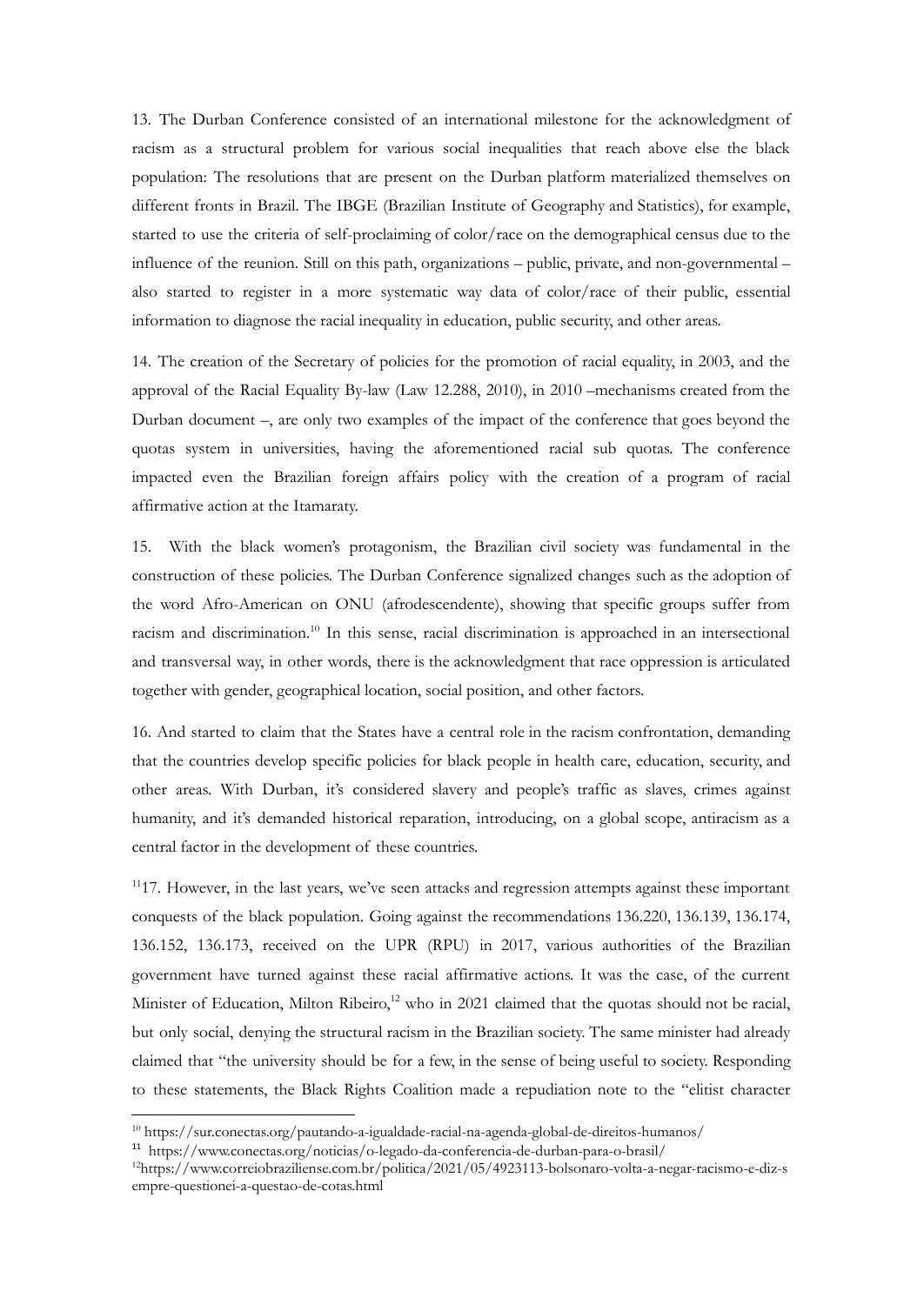view of the college education" minister, that shown his racist vein against the 400% raise, according to IBGE, in the presence of male and female black students between the years of 2010 and 2019. 131415

18. Going against the recommendations 136.220, 136.139, 136.174, 136.152, 136.173, received on the UPR (RPU) in 2017, we can identify the legislative proposals that aim to end the quotas system for ingress in universities, thus revoking, the Racial Quotas law, or attacking specifically the racial sub quotas. In monitoring that we've made with various organizations, we've noticed the increase of legislative projects in the National Congress with the means to modify this important political affirmative. Although the Racial Quotas law has no expiration date and the Supreme Federal Court (STF) has already made it constitutional, various authorities are trying to revoke the racial sub quotas, attempting to use the pretext of review that is present in article 7 of the law, that consists, only, in an update for enhancement against the changes of the national context after ten years past its publication. 16

19. On the Executive scope, we've seen the inaction and the management problems of the current Ministry of Education related to the National High School Exam (Enem), an exam used to compete for spots in federal universities and some others from states. Through Enem, the students may use their grades to apply to wide competition spots or quotas on the Unified Selection System (SiSU), in the program University For All (ProUni), and on the Student Financing Fund (FIES).

20. However, facing the failures of the Ministry of Education in the past generations, some issues compromised not only the full realization of Enem but also its postponement, the drastic decrease of registrations, and flaws in the exam corrections. There were complaints of intervention attempts on Inep, the organization responsible for the exam's elaboration. In 2020, flaws in the logistical planning of Enem involved an index of 51% of abstention on the first day of the exam and 55% on the second day of the exam.

<sup>13</sup> https://educacao.uol.com.br/noticias/2021/11/17/cota-racial-social-ministro-educacao.htm

<sup>14</sup>https://g1.globo.com/educacao/noticia/2021/08/10/ministro-da-educacao-defende-que-universidade-sejapara-poucos.ghtml

<sup>15</sup>https://coalizaonegrapordireitos.org.br/2021/08/11/nota-coalizao-negra-milton-ribeiro-ministro-educacao /

<sup>&</sup>lt;sup>16</sup> <https://pp.nexojornal.com.br/opiniao/2022/O-Congresso-e-a-Lei-de-Cotas>.

https://docs.google.com/spreadsheets/d/1E7Xb3Eikm\_-vIuTj79SicplIYtI\_sOtjCnAnB\_v5eXM/edit#gid= 94729566

https://www.conectas.org/noticias/igualdade-o-que-muda-no-brasil-com-o-reconhecimento-da-constituciona lidade-das-cotas/

https://www.camara.leg.br/noticias/850137-projeto-acaba-com-cotas-baseadas-em-cor-ou-raca-nas-universid ades/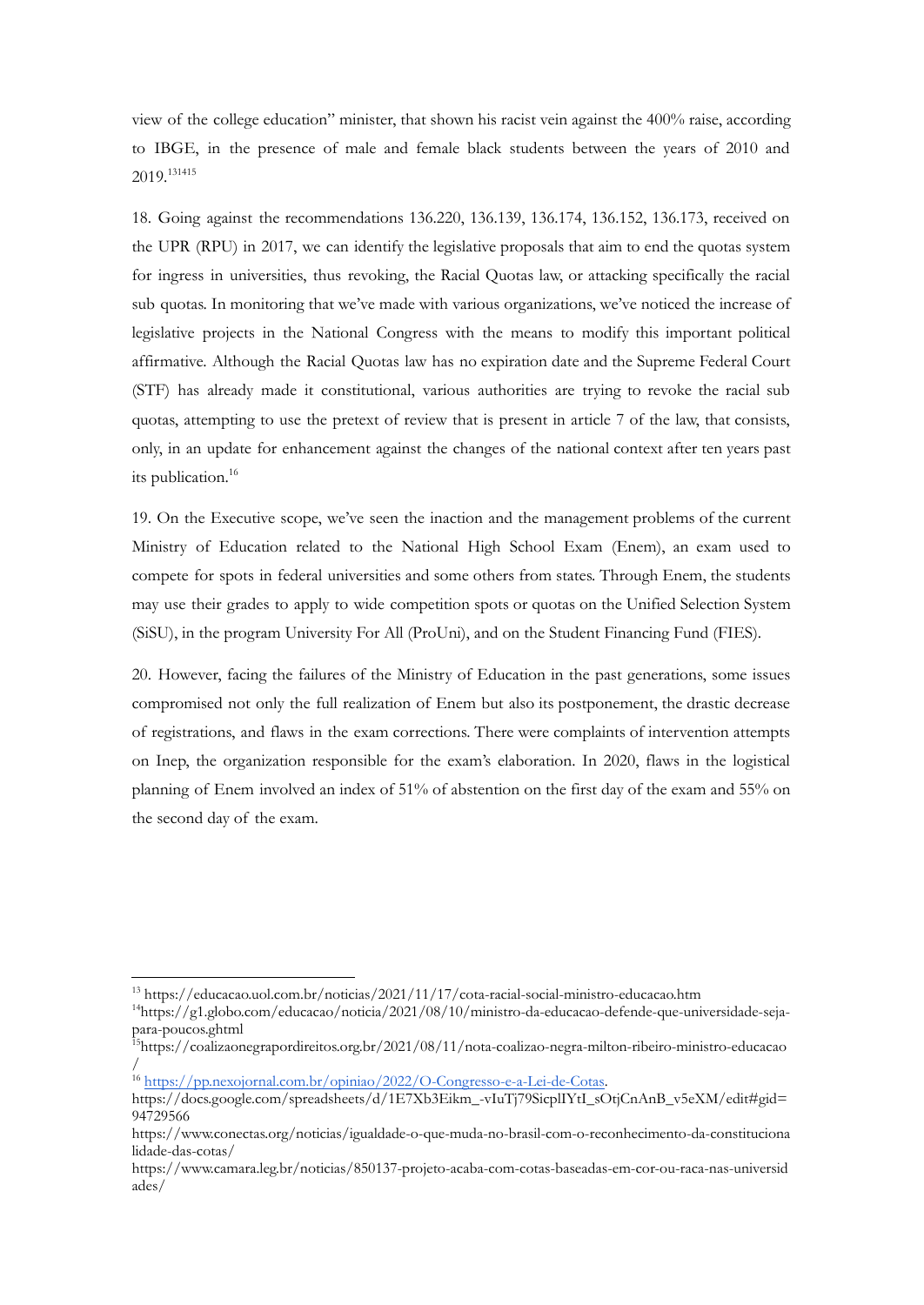$1721$ . Even though education is a fundamental right, as it is written in the Brazilian Federal Constitution, its breach has been recurrent, above all when we talk about the black population. The 2021 Enem was the withier and more elitist of the last ten years. According to the Folha de São Paul newspaper, "[A] drop on the registration is a reflex of the Bolsonaro government in removing the fees exemption of whom did not take the past exam, made at the moment of the highest peak of pandemic in Brazil. This resulted in the lowest percentage of black people registering for the exam, which is the way in for the candidacy to the previously mentioned spots.<sup>18</sup>

22. Therefore, it's become clear that recommendation 136.168 was not contemplated, because, for it to be implemented it's essential the presence of black people in the candidacy and ingress of the Brazilian universities. Besides that, the COVID-19 pandemic, the government flaws, and the economic flaws caused severe problems with access to education, denying many people the conditions to go on in their studies. According to the research of Cebrap Afro about the situation of the students on online teaching during a pandemic period, "[N] in High School, the percentage of mixed-race students that had no access to cell phones with an internet connection (14%) it's more than the double of those of white students  $(6\%)$ <sup>19</sup>

23. Again, related to the Racial Quotas law, we can indicate that the State is failing in monitoring properly their advances aiming to enhance this important mechanism. According to the analysis of Luiz Augusto Campo and Márcia Lima, specialists on the theme: "Although the Racial Quotas law has established in its text the need to organize a series of evaluation researches until 2022, practically there were no efforts in that regard on the last governments. On the contrary, many forums and initiatives created to such end were discontinued. 20

24. This indicates the non-implementation of the recommendation 136.220 since the Brazilian State has not guaranteed the procedures of monitoring for the improvement of the quotas on education, with the loss of the validity of the Committee of Follow-up and Evaluation of Spots Reservation. It lacks systemized data for an evaluation that updates and comprehends the situation of the beneficiaries of the affirmative policies. Various researches pointed out that the Racial Quotas law

<sup>17</sup>[https://www.brasildefato.com.br/2020/01/28/falhas-no-enem-nao-sao-um-acidente-de-percurso-aponta-es](https://www.brasildefato.com.br/2020/01/28/falhas-no-enem-nao-sao-um-acidente-de-percurso-aponta-especialista) [pecialista](https://www.brasildefato.com.br/2020/01/28/falhas-no-enem-nao-sao-um-acidente-de-percurso-aponta-especialista)

https://www1.folha.uol.com.br/educacao/2020/01/mec-erra-em-notas-do-enem-e-diz-que-vai-corrigir-prob lema.shtml

https://g1.globo.com/df/distrito-federal/noticia/2021/11/19/crise-no-inep-servidores-reunem-denuncias-d e-assedio-e-intervencao-e-entregam-ao-tcu-e-cgu.ghtml e

https://www.correiobraziliense.com.br/brasil/2021/11/4964413-servidores-do-inep-tem-dossie-com-denunc ias-de-assedio-e-interferencia-no-enem.html

https://congressoemfoco.uol.com.br/temas/educacao/senador-quer-que-ministro-da-educacao-explique-falh as-no-enem-ao-senado/

<sup>19</sup>https://cebrap.org.br/wp-content/uploads/2020/11/Informativo-3-As-desigualdades-educacionais-e-a-cov id-19-.pdf <sup>18</sup>https://www1.folha.uol.com.br/educacao/2021/09/enem-2021-e-o-mais-branco-e-elitista-da-decada.shtml

<sup>20</sup>https://promocaodedireitoshumanos.dpu.def.br/%ef%bf%bcnota-tecnica-sobre-o-monitoramento-das-poli ticas-afirmativas-de-cotas-raciais-nas-instituicoes-federais-de-ensino-superior-nos-termos-da-lei-12-711-2012/ https://pp.nexojornal.com.br/opiniao/2021/Duas-d%C3%A9cadas-de-cotas-conquistas-e-desafios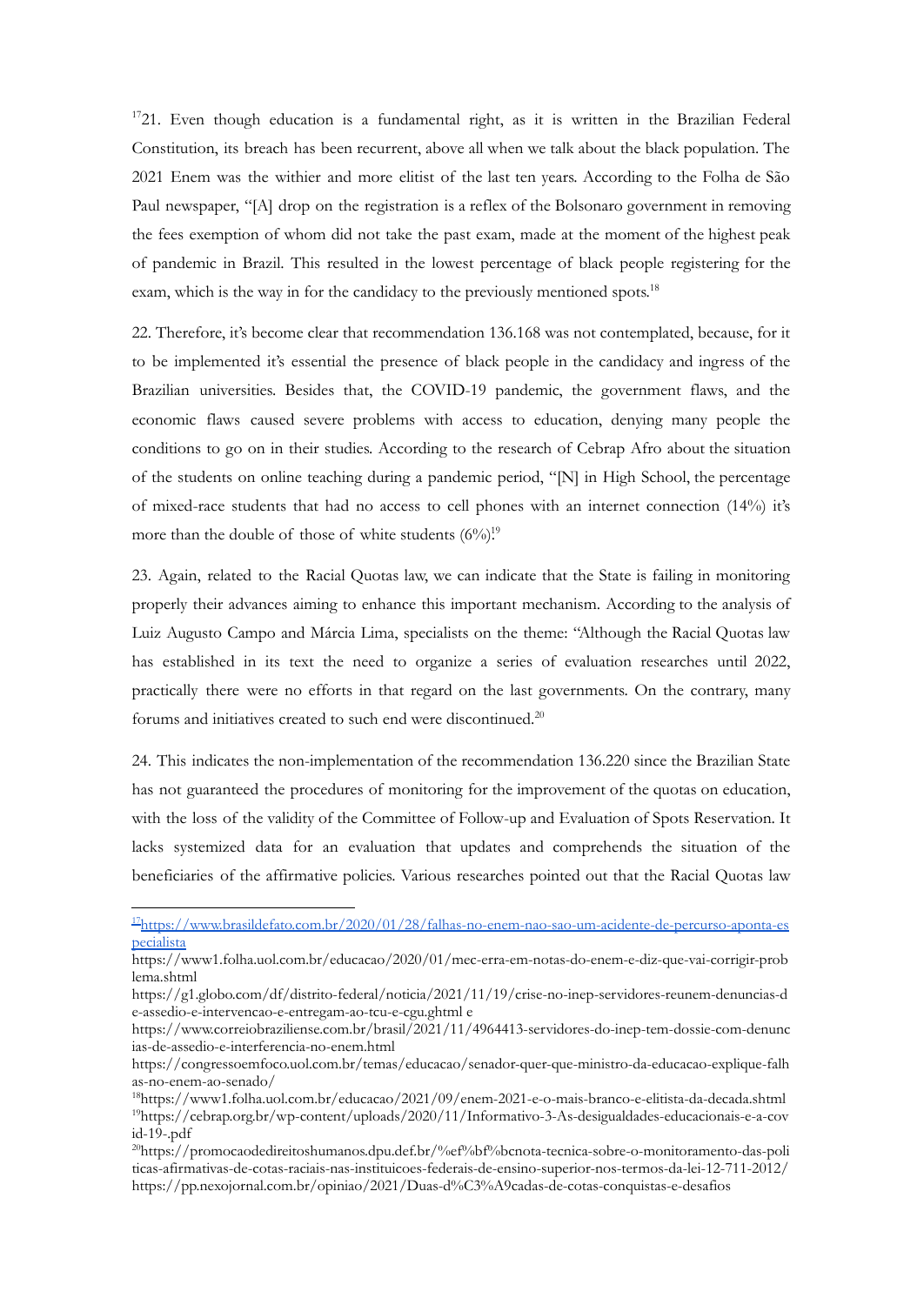has been of great importance to the democratization of access to a college education, but there are still some challenges to surpass, demanding a more systematic following-up by the State, as well as resources for the education, that had a significant drop on the last six years, involving the Budget Ceiling, that has frozen the social investments. 21

# **D. Racial Quotas law on Public Service:**

25. Another racial affirmative action that has been under the spotlight it's the so-called Racial Quotas law on the Public Service (Law 12.990, of June 9<sup>th</sup> of 2014), which has a reserve of 20% of the Civil Service Examination spots for effective position and Civil Service Jobs on the scope of the federal public administration to black people. Differently from the law 12.711/2012, this presents, in its text, a deadline, losing its validity in 2024, in case it's not renewed by the National Congress. However, according to the technical note elaborated by the Union's Public Defender (DPU – Defensoria Pública da União), there are no sufficient mechanisms of monitoring to follow up on the results of the law, preventing the scouting of the fulfilling of its objectives. Thereby, the technical note recommends the renewal of this affirmative action policy. The non-fulfilling of this has taken it to a non-implementation of the recommendations 136.48, 136.150, and 136.222 received in 2017 to ensure the continuity of policies of promotion of ethnical-racial equality?

#### **E. Racial Affirmative Actions on the Private Sector:**

26. According to the data of the Inter-union Department of Statistics and Social economics Studies (IDIEESE – Departamento Intersindical de Estatísticas e Estudos Socioeconômicos), in the survey "Brazil: The insertion of the black population and the job market" of 2020, the black people are the ones with less income and the lowest rate in management positions. Besides that, presents the biggest rate of unsafe jobs and underutilization. 23

27. Therefore, it becomes clear the necessity of affirmative policies on the private sector scope for black people to access positions with greater income and with due legal protection. In this regard, many institutions have tried, in part, to install procedures that would soften racial inequality. One

<sup>21</sup>http://www.consultaesic.cgu.gov.br/busca/dados/Lists/Pedido/Item/displayifs.aspx?List=0c839f31%2D4 7d7%2D4485%2Dab65%2Dab0cee9cf8fe&ID=1613037&Web=88cc5f44%2D8cfe%2D4964%2D8ff4%2D 376b5ebb3bef

[https://pp.nexojornal.com.br/opiniao/2022/As-universidades-federais-depois-das-cotas?utm\\_medium=Ema](https://pp.nexojornal.com.br/opiniao/2022/As-universidades-federais-depois-das-cotas?utm_medium=Email&utm_campaign=cotaspp&utm_source=nexo) [il&utm\\_campaign=cotaspp&utm\\_source=nexo](https://pp.nexojornal.com.br/opiniao/2022/As-universidades-federais-depois-das-cotas?utm_medium=Email&utm_campaign=cotaspp&utm_source=nexo)

https://www.extraclasse.org.br/educacao/2021/11/educacao-publica-perdeu-quase-40-do-orcamento-em-sei s-anos/

<sup>22</sup>https://promocaodedireitoshumanos.dpu.def.br/nota-tecnica-sobre-os-relatorios-da-secretaria-nacional-depoliticas-de-promocao-da-igualdade-racial-snpir-acerca-do-monitoramento-e-avaliacao-da-politica-de-cotas-n o-servico-publico-federal/

<sup>23</sup> https://www.dieese.org.br/outraspublicacoes/2020/graficoNegros.html